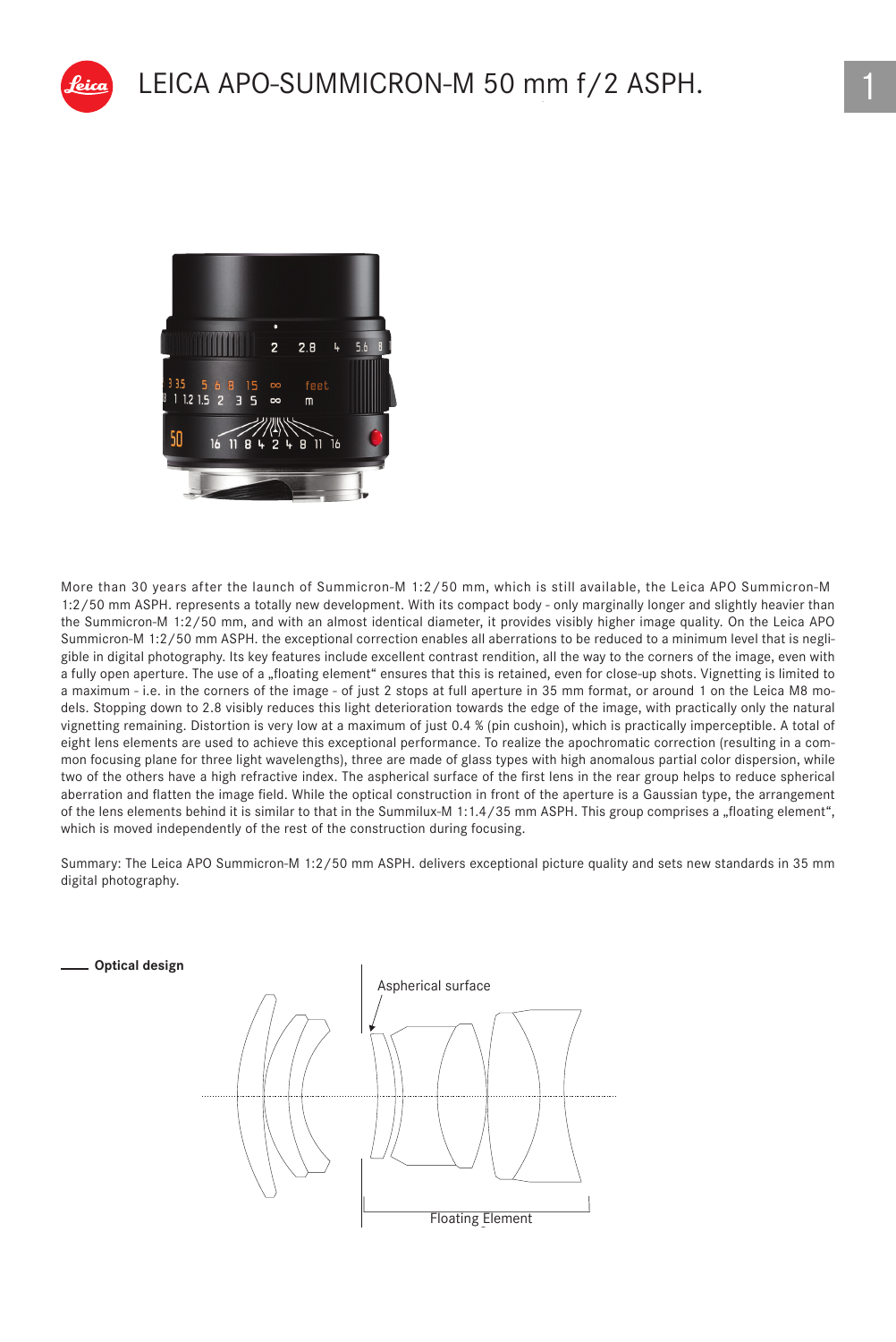**Engineering drawing**



<u>leica</u>

| Technical Data                                 |                                                                                               |
|------------------------------------------------|-----------------------------------------------------------------------------------------------|
| Angle of view (diagonal, horizontal, vertical) | 47° / 40° / 27° (With Leica M8 models: 36° / 30° / 20°)                                       |
| Optical design                                 | Number of lenses/groups: 8 / 5                                                                |
|                                                | Position of entrance pupil (from bayonet flange): 24.4 mm                                     |
|                                                | Focus range: 0.7 m to $\infty$                                                                |
| <b>Distance setting</b>                        | <b>Scales:</b> Combined meter / graduation                                                    |
|                                                | <b>Smallest object field:</b> approx. 271 mm x 407 mm (With Leica M8 models: 203 mm x 305 mm) |
|                                                | Largest reproduction ratio: approx. 1:11.3                                                    |
| Aperture                                       | Setting / Function: prefix with click-stops, half steps                                       |
|                                                | Lowest value: 16                                                                              |
| <b>Bayonet</b>                                 | Leica M quick-change bayonet                                                                  |
| Lens hood                                      | Built-in, extendable by rotating                                                              |
| <b>Filter mount</b>                            | Female thread for screw-on E39 filters, non-rotating                                          |
| Dimensions and weight                          | Length: approx. 47 mm                                                                         |
|                                                | Largest diameter: approx. 53 mm                                                               |
|                                                | Weight: approx. $300 g$                                                                       |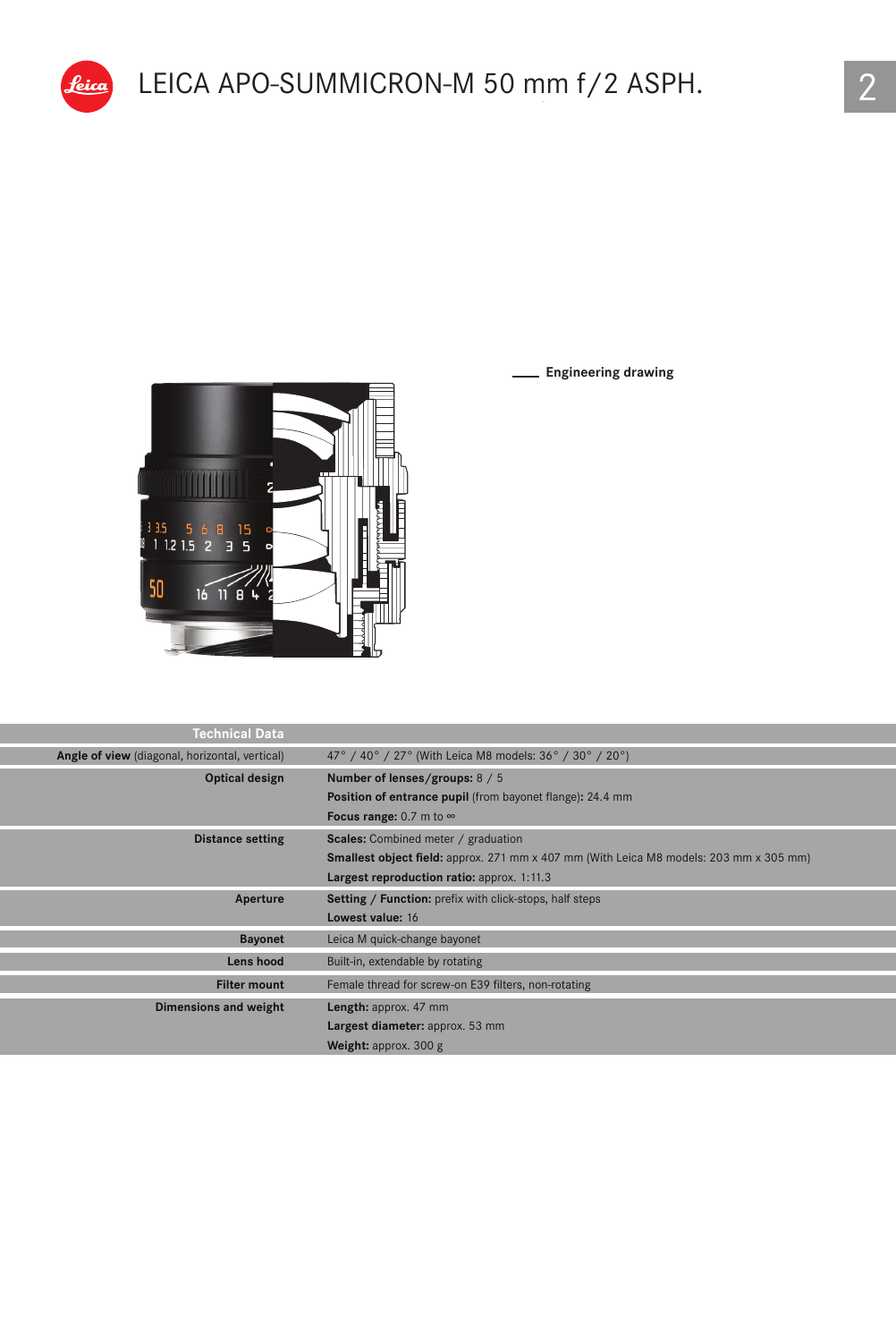#### **MTF-graphs** 40







The MTF is indicated at full aperture, at f/2,8 and f/5,6 at long taking distances (infinity). Shown is the contrast in percentage for 5, 10, 20 and 40 lp/mm accross the height of the 35 mm film format, for tangential (dotted line) and sagittal (solid line) structures, in white light. The 5 and 10 lp/mm will give an indication regarding the contrast ratio for large object structures. The 20 20 3 and 40 lp/mm records the resolution of finer and finest object structures. 0  $\circ$ 

tangential structures ------- sagittal structures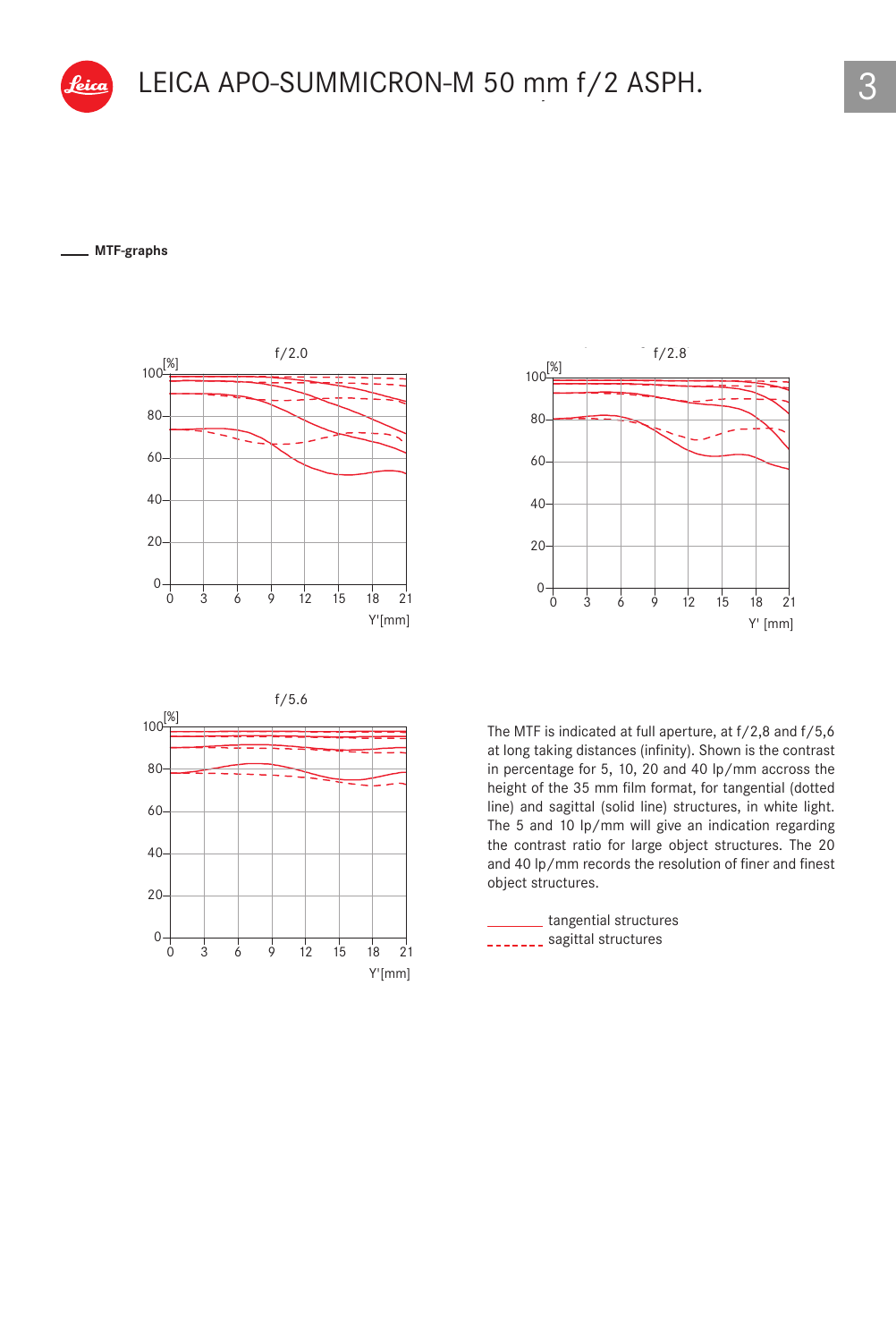

### LEICA APO-SUMMICRON-M 50 mm f/2 ASPH  $\overline{150}$   $\overline{0}$   $\overline{0}$   $\overline{0}$   $\overline{0}$   $\overline{0}$   $\overline{0}$   $\overline{0}$   $\overline{0}$   $\overline{0}$   $\overline{0}$   $\overline{0}$   $\overline{0}$   $\overline{0}$   $\overline{0}$   $\overline{0}$   $\overline{0}$   $\overline{0}$   $\overline{0}$   $\overline{0}$   $\overline{0}$   $\overline{0}$   $\overline{0}$   $\overline{0}$   $\over$ LEICA APO-SUMMICRON-M 50 mm f/2 ASPH.

#### **Distortion** 0



Effective Distortion



#### **Vignetting**



Distortion is the deviation of the real image height (in the picture) from the ideal image height. The relative distortion is the percentage deviation. The ideal image height results from the object height and the magnification. The image height of 21.6 mm is the radial distance between the edge and the middle of the image field for the 24 mm x 36 mm format. The graph of the effective distortion illustrates the appearance of straight horizontal and vertical lines in the picture.

Vignetting is a continous decrease of the illumination towards the edges of the image field. The graph shows the percentage lost of illumination over the image height. 100% means no vignetting.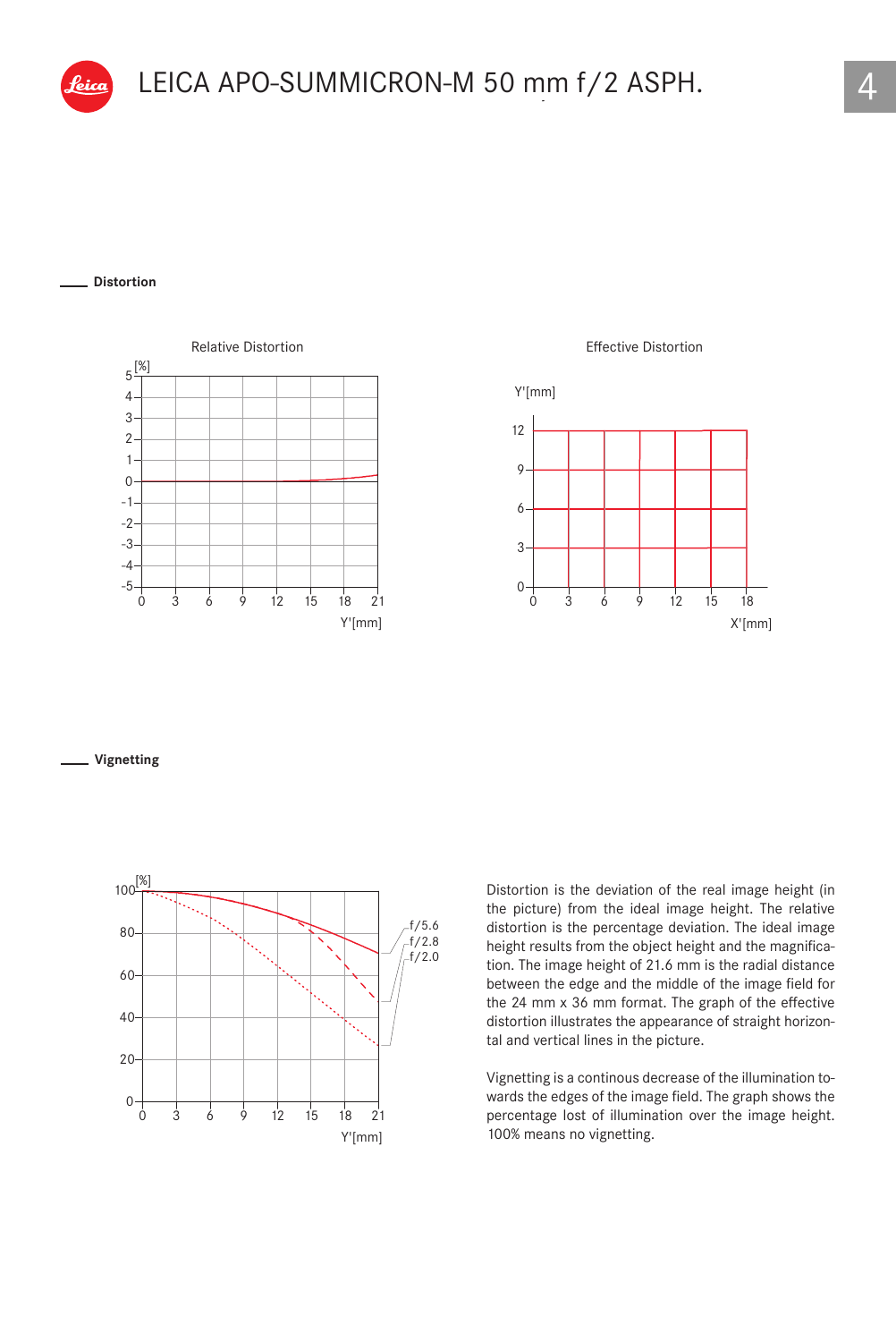

### LEICA APO-SUMMICRON-M 50 mm f/2 ASPH.

**Depth of field table**

|                       |           |          |           |          |           |          | Aperture Stop   |          |           |          |           |          |           |          | Magnification |
|-----------------------|-----------|----------|-----------|----------|-----------|----------|-----------------|----------|-----------|----------|-----------|----------|-----------|----------|---------------|
|                       | 2,0       |          | 2,8       |          | 4,0       |          | 5,6             |          | 8,0       |          | 11,0      |          | 16,0      |          |               |
| 0,7                   | $0.690 -$ | 0.710    | $0.686 -$ | 0,714    | $0,681 -$ | 0,721    | $0,673 -$       | 0,729    | $0,662 -$ | 0,743    | $0.649 -$ | 0,760    | $0,629 -$ | 0,792    | 1/11,3        |
| 0,8                   | $0.787 -$ | 0.814    | $0.782 -$ | 0.819    | $0.774 -$ | 0,828    | $0.764 -$       | 0,840    | $0.750 -$ | 0,858    | $0.733 -$ | 0,882    | $0.706 -$ | 0,926    | 1/13,2        |
| $\overline{\epsilon}$ | $0.979 -$ | .023     | $0.971 -$ | 1.032    | $0.958 -$ | 1,046    | $0.943 -$       | 1.065    | $0.920 -$ | 1,096    | $0.894 -$ | 1.137    | $0.853 -$ | 1,214    | 1/17,1        |
| Setting<br>1,2        | $1.169 -$ | .233     | $1.157 -$ | 1,247    | $1.139 -$ | 1,268    | $1,117 -$       | 1,297    | $1.085 -$ | 1,345    | $1.047 -$ | 1,409    | $0.991 -$ | 1,531    | 1/21          |
| 1,5                   | $1.450 -$ | .554     | $1.432 -$ | 1.575    | $1.404 -$ | 1,610    | $1.370 -$       | 1.659    | $1.321 -$ | 1.739    | $1.264 -$ | ,850     | $1.181 -$ | 2,071    | 1/26,8        |
| $\overline{2}$        | $1.910 -$ | 2.099    | $1.878 -$ | 2,139    | $1,830 -$ | 2,205    | 1,771<br>$\sim$ | 2,300    | $1.688 -$ | 2,459    | 1,595 -   | 2,693    | $1,462 -$ | 3,203    | 1/36,5        |
| Distance<br>3         | $2.799 -$ | 3,233    | $2.729 -$ | 3,332    | $2,627 -$ | 3,499    | $2,503 -$       | 3,749    | $2,338 -$ | 4,201    | $2.161 -$ | 4,950    | $1.919 -$ | 7,055    | 1/55,8        |
| 5                     | $4.458 -$ | 5,694    | $4.280 -$ | 6.016    | $4.032 -$ | 6,591    | $3.743 -$       | 7,556    | $3,381 -$ | 9,690    | $3.017 -$ | 15,01    | $2.560 -$ | 185,1    | 1/94,5        |
| $\infty$              | $40.20 -$ | $\infty$ | $29.05 -$ | $\infty$ | $20.36 -$ | $\infty$ | $14,55 -$       | $\infty$ | $10,20 -$ | $\infty$ | $7.435 -$ | $\infty$ | $5,128 -$ | $\infty$ | $1/\infty$    |



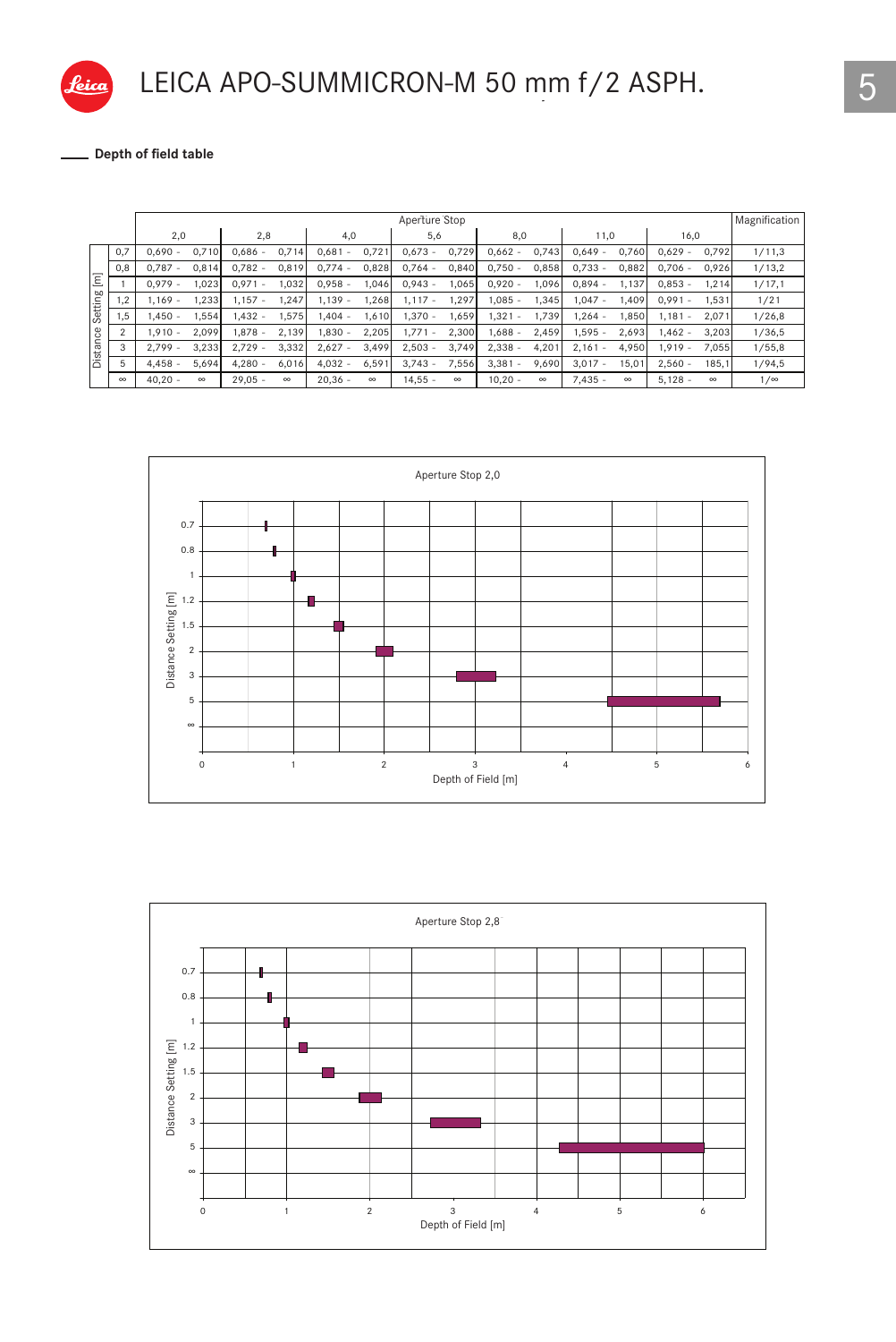



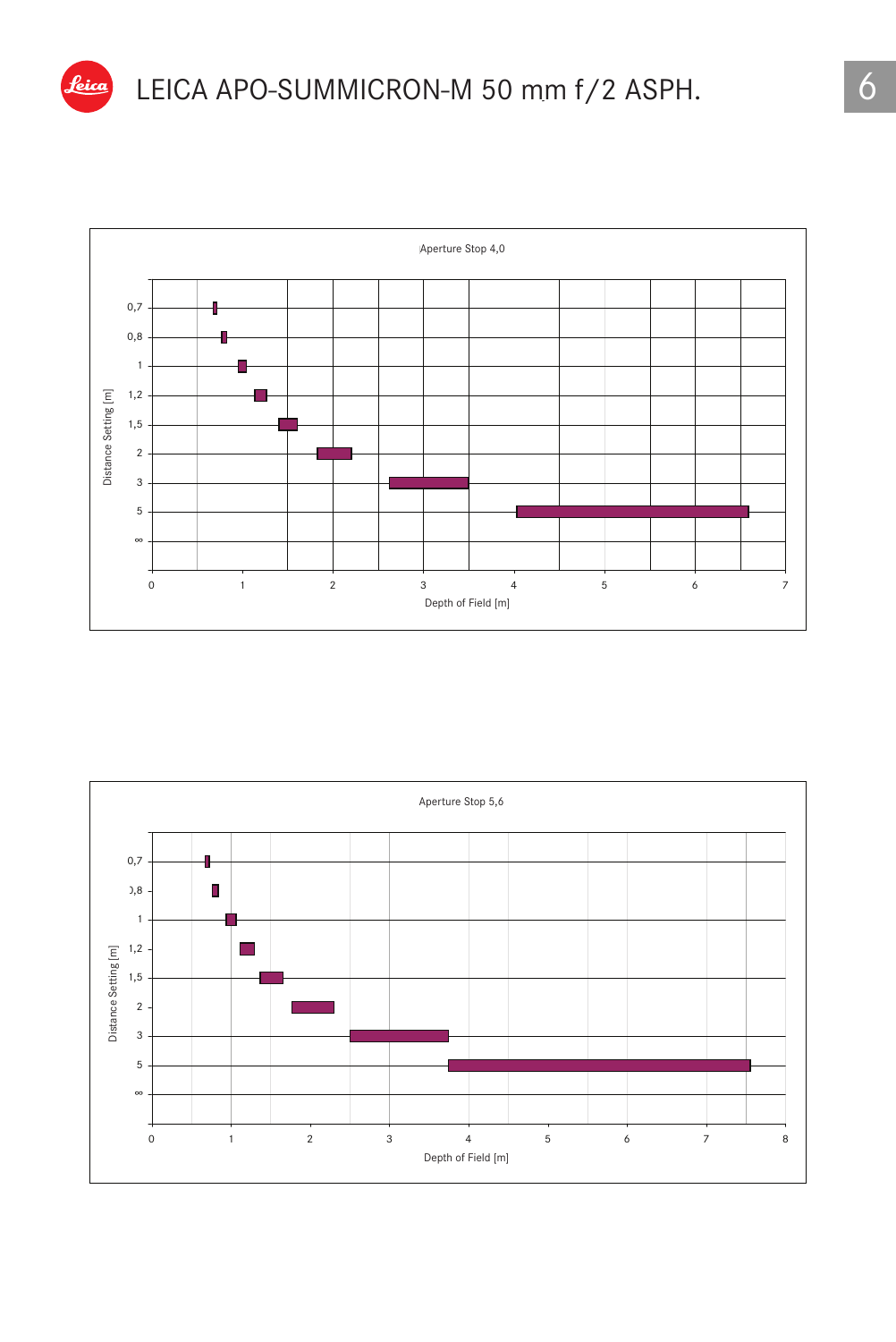

# LEICA APO-SUMMICRON-M 50 mm f/2 ASPH. 7